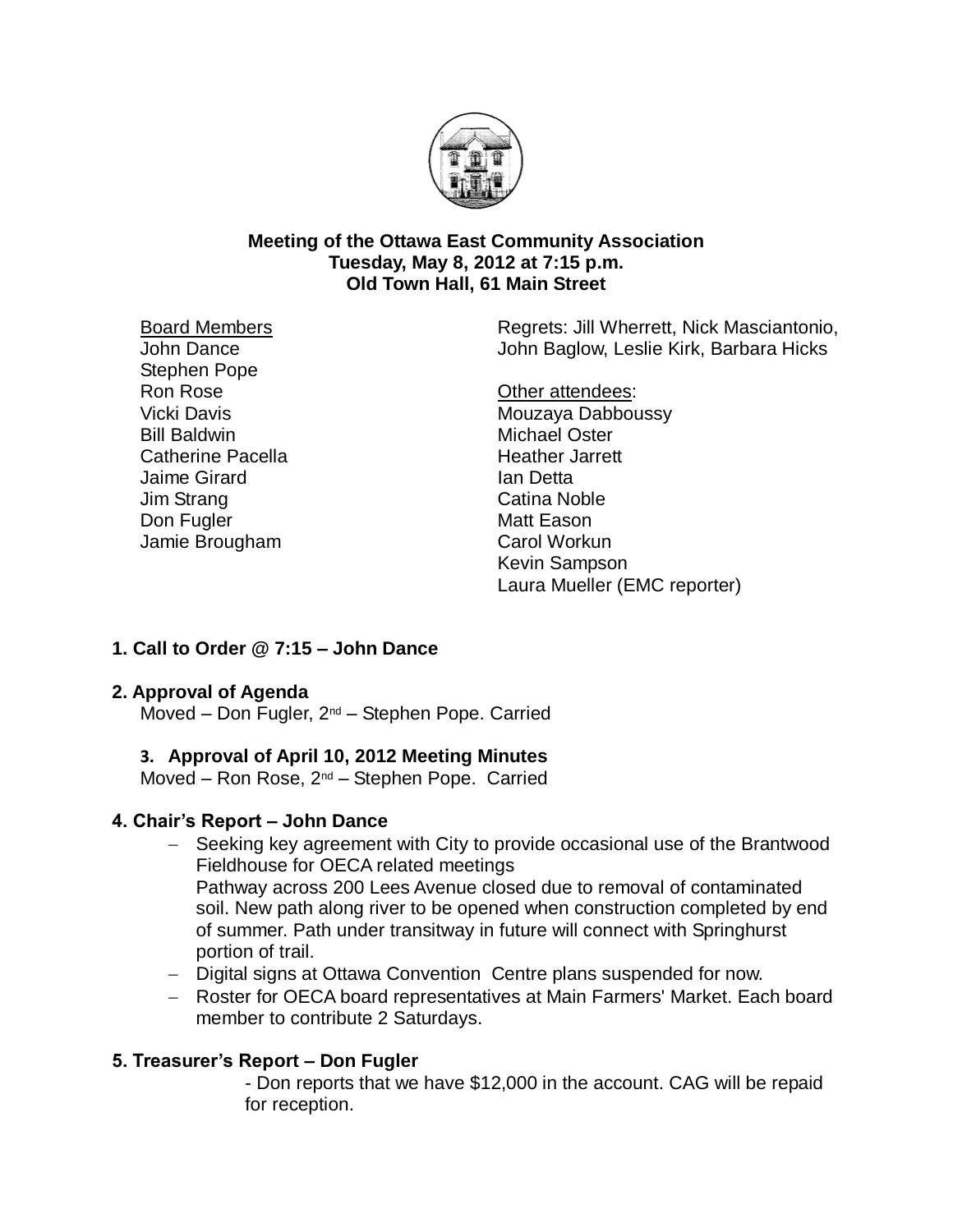## **6. Rapid Transit Report – Matt Eason**

Matt Eason, who works for the City of Ottawa Rail Office gave a presentation about plans for rapid transit. He presented the background to the project, identified it as a public/private partnership. The province of Ontario and the federal government have each allocated \$600 million for the project. There will be 13 stations from Blair to Tunney's Pasture. One stop will be at Lees Avenue. The contract will be awarded in december 2012. Work will begin in 2012 and be substantially complete in downtown core in 2016 in time for Canada's sesquicentennial (2017). It will open in 2018.

The benefits are:

- ability to move 18,000 people per hour
- service every 3.15 minutes
- $-$  reduce fossil fuel use
- $-$  reduce salt use
- $-$  investment in public are
- \$3.2 billion in economic activity.

The contract winner will also work on the Queensway widening to enable the project to be "bundled" so that a bus lane can be used on the 417 while light rail transit is under construction.

A website [\(www.ottawalightrail.ca\)](http://www.ottawalightrail.ca/) and e-mail [\(lightrail@ottawa.ca\)](mailto:lightrail@ottawa.ca) are available for further information.

## **Main Street Revitalization – Ron Rose**

Ron Rose reported that the rehabilitation of Main St and the reconstruction of the McIlraith bridge had been posponed for one year, and would now begin in 2014. Public consultations will begin in the fall of 2012 or winter 2012/13. A design consultant was being hired by the City to examine all aspects of the design and implementation of these two projects.

### **Ballantyne/BMX Bicycle Park Initiative – Carol Workun**

Carol reported that 12 people attended the first meeting to discuss this project. The City now has a committee focussing on this kind of park. Councillor Chernuschenko committed at the meeting to ensuring that this committee considers OOE's proposals for Ballantyne Park. They need to speak with the City, get the support of our councillor, develop a plan and engage youth in the planning.

## **Councillor's Report – David Chernushenko**

David reported that Redmond Place is up for sale. Some King's Landing residents are not interested in purchasing it.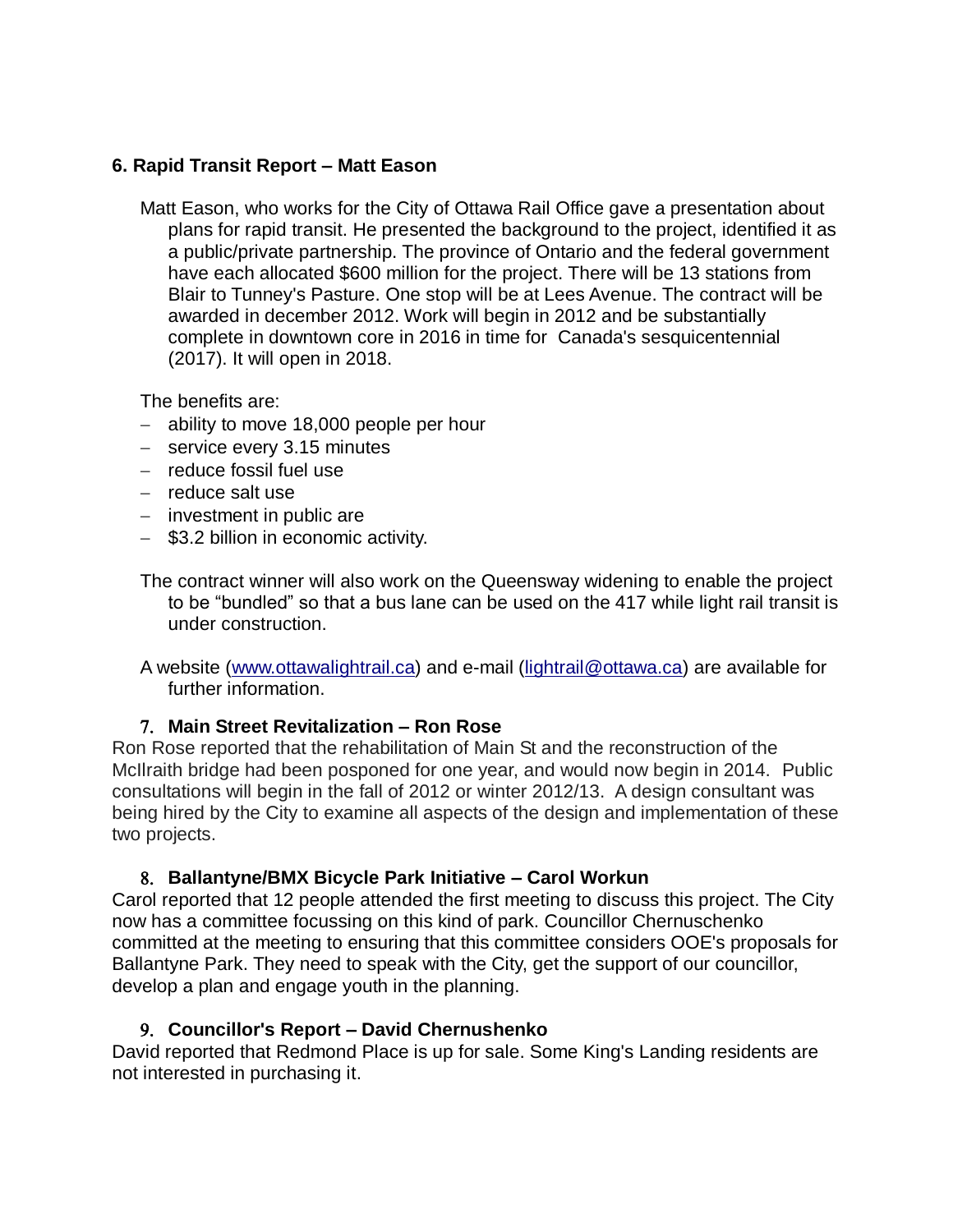Cash in lieu of parkland

- $-$  park benches cost \$2500 or \$2700
- $-$  garbage bins cost \$1700
- bulletin boards cost \$4500) one will be placed at 166 Lees Avenue)
- sitting boulders cost \$10,000
- sitting boulders/benches for Rideau River Nature Trail

Infill

He toured Evelyn, Chestnut and Simcoe Street developments. He agrees that the zoning is wrong, the new buildings are taller than normal

Lansdowne Transportation Advisory Committees

- $-$  first meeting held May 9
- Lansdowne Park design is flawed, transportation will not work
- meeting to be held May 23. Ron or Catherine will attend for OECA
- parking issue around Clegg and Colonel By Drive will be our priority

## **Proposed Memorial in Brantwood Park – Catherine Pacella**

Catherine spoke on behalf of this initiative. Claire McMenememy who originally made the proposal will be moving from Ottawa, but is still interested in supporting a project. This issue has risen because Nadia Kajouji's body was found in the Rideau River close to Brantwood Park and her family has placed a temporary memorial bench at the foot of Clegg Street.

Options include:

### a. Memorial bench

This would be purchased and installed by City of Ottawa for \$2506.00. The location would be selected by City staff in conjunction with community representatives. Bilingual working would be used for a plaque. Tax receipts would be issued for funds raised.

### b. Boulders

One of the boulders purchased by cash in lieu of parkland funds could have a small plaque placed on it.

Catherine reported that Nadia Kajouji's family would support anything that the community decided. The mother visits the spot a few times a year. They do not live in Ottawa.

Jim, Heather and Ron spoke against the use of Association funds for a personal memorial. There was some support for the creation of a spot for rest and contemplation in recognition of mental health issues.

**Motion:** That the Ottawa East Community Association support a financial contribution towards a memorial that recognizes mental health issues at Clegg landing. Moved – Catherine Pacella, 2<sup>nd</sup> Stephen Pope. Carried.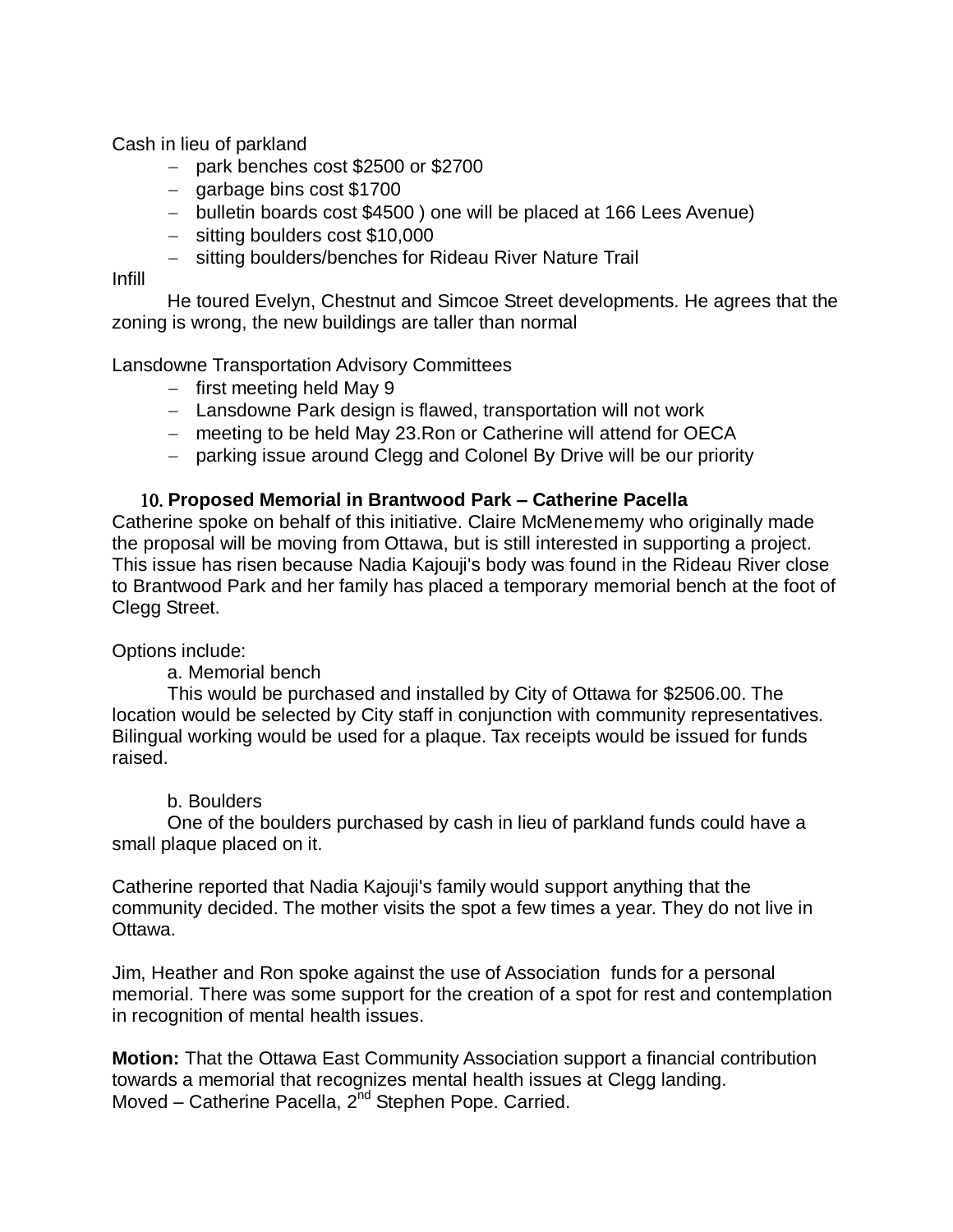Heather Jarrett expressed strong opposition to the fact that only Board members were allowed to vote on the motion.

Board members explained that since February 2012 the regular monthly meetings have been deemed "Board Meetings," whereby all OECA members are encouraged to attend and speak but only Board members may make and second motions and may vote on them.

This approach was based on Board members' interpretation of the current constitution but, as Heather Jarrett pointed out, there is also the interpretation of the existing constitution whereby the regular monthly meetings are really "General Meetings."

The proposed new constitution would eliminate ambiguity and would confirm the proposition that regular monthly meetings are Board Meetings. The merits of changing the constitution and determining whether regular meetings should be General Meetings or Board Meetings (with related different allowable voters) will be discussed at a Special General Meeting before it is voted on by all OECA members who attend the Annual General Meeting in the fall.

# **Committee and Representatives Reports**

# **Planning Committee – Stephen Pope**

Stephen reported that a project proposal for164 Main Street will be discussed May 16 at Committee of Adjustment. The proposal is now for a 3 storey building on Main Street with a setback to the  $4<sup>th</sup>$  storey at the back. There is commercial space on the ground floor and no parking. Hydro Ottawa's suburban easements around power lines are avoided with this proposal. He recommends that OECA support this proposal.

Planning committee will receive revised submissions from City staff May 13 on guidelines for infill and related zoning changed. Developers had requested that the proposal voted on in March be sent to staff for further consideration.

## **Sustainable Living Ottawa East – Vicki Davis**

Rideau River Nature Trail

- Brantwood Park path design meeting held April 12. Martha Lush, landscape architect presented path proposal, including a boardwalk near the old beach. Volunteers to meet soon to discuss next steps.

## Park cleanups

 Springhurst Park cleaned April 21, River canoe cleanup done April 22, Rideau River Trail park cleaned May 5, Brantwood Park scheduled for May 12.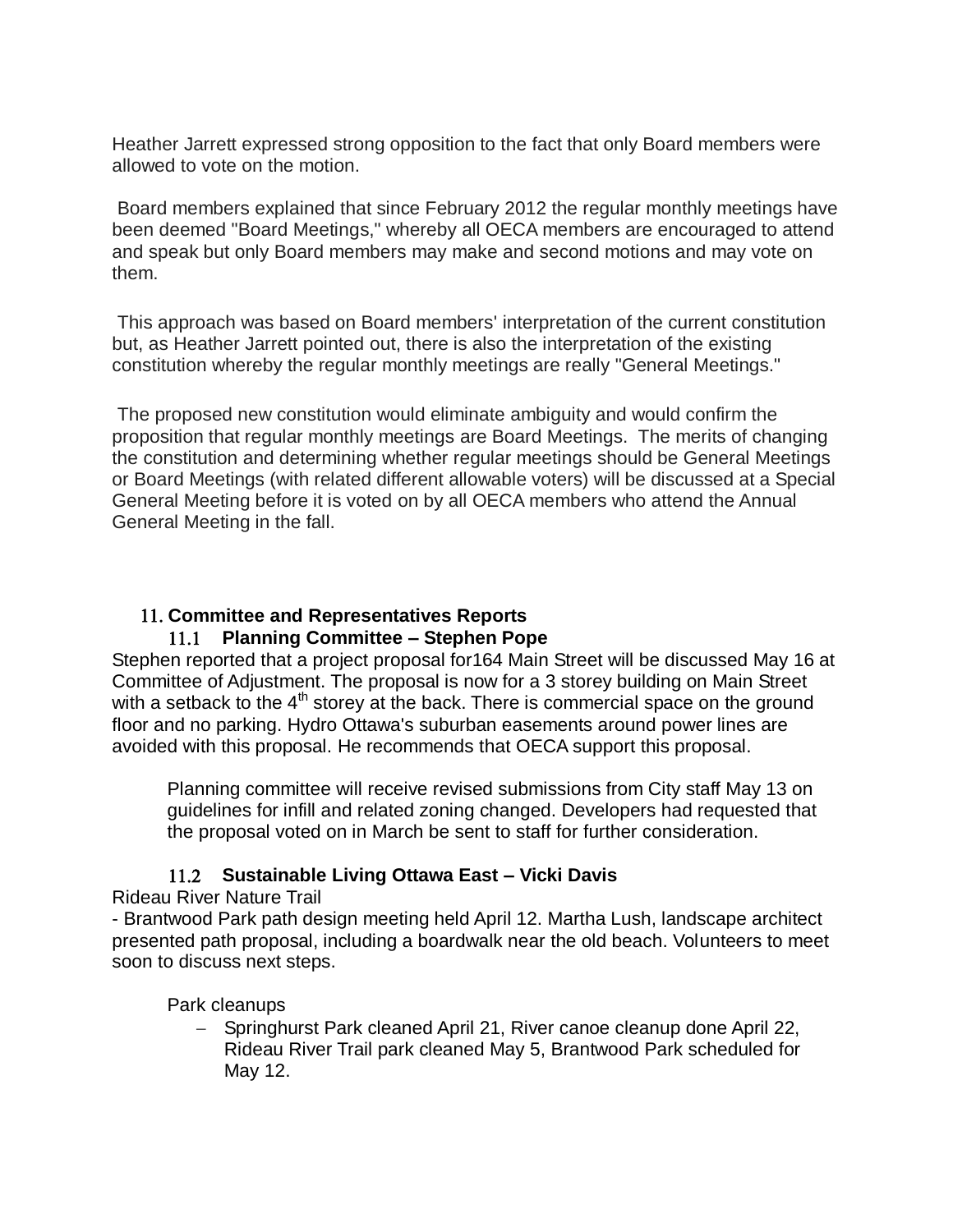Main Farmers' Market opened May 5.

Children's Garden

- coordinator to be hired soon
- Lady Evelyn school students have started seeds for garden

### Lees Avenue Community Gardens

Ian Detta spoke about the plan to create 5000 square feet of raised beds at 166 Lees Avenue for a community garden with financial support from Fiskars. They will build the garden June 21 with 40 volunteers. They would like OECA to sign a Land Use Agreement with the City on behalf of the gardens. A member of the g gardens would be the representative to the City.

**Motion:** That the Ottawa East Community Association enter into a land use agreement with the City of Ottawa for the lands proposed for use as a community garden at 166 Lees Avenue with the agreement naming a member of the Lees Avenue Community Garden Committee as the primary contact person. Moved: Vicki Davis, 2<sup>nd</sup> Stephen Pope. Carried.

#### Ecology Ottawa

Vicki spoke of Ecology Ottawa's petition and letter-writing campaign to ask the Ontario and federal governments to support the City of Ottawa's "Ottawa River Action Plan" to repair Ottawa's seers to stop raw sewage from being dumped into the Ottawa River. They are asking community associations to write letters of support to the governments. Many have already.

**Motion:** That Ottawa East Community Association write a letter to both Ontario and federal government officials requesting their financial support for the City of Ottawa's project to clean up sewage entering the Ottawa River. Moved: Vicki Davis, 2<sup>nd</sup> Don Fugler, Carried.

### **11.3 Traffic – Ron Rose**

Ron reported that the City has agreed to a special budget for traffic calming on Hawthorne Avenue East for the next 2 years. He expect the work to be done this year.

### **11.4 Federation of Community Associations – Jamie Brougham**

Jamie reported on some ideas of involving the business community in the community association as is done with other associations.

He has a board for community notices for informing people about the community which will be displayed at the Main Farmers' Market. All Board members are asked to sign up for 2 days at the market to provide community information.

### **11.5 Communications – Catherine Pacella**

Catherine reported that the website is getting some visits. It is early and many do